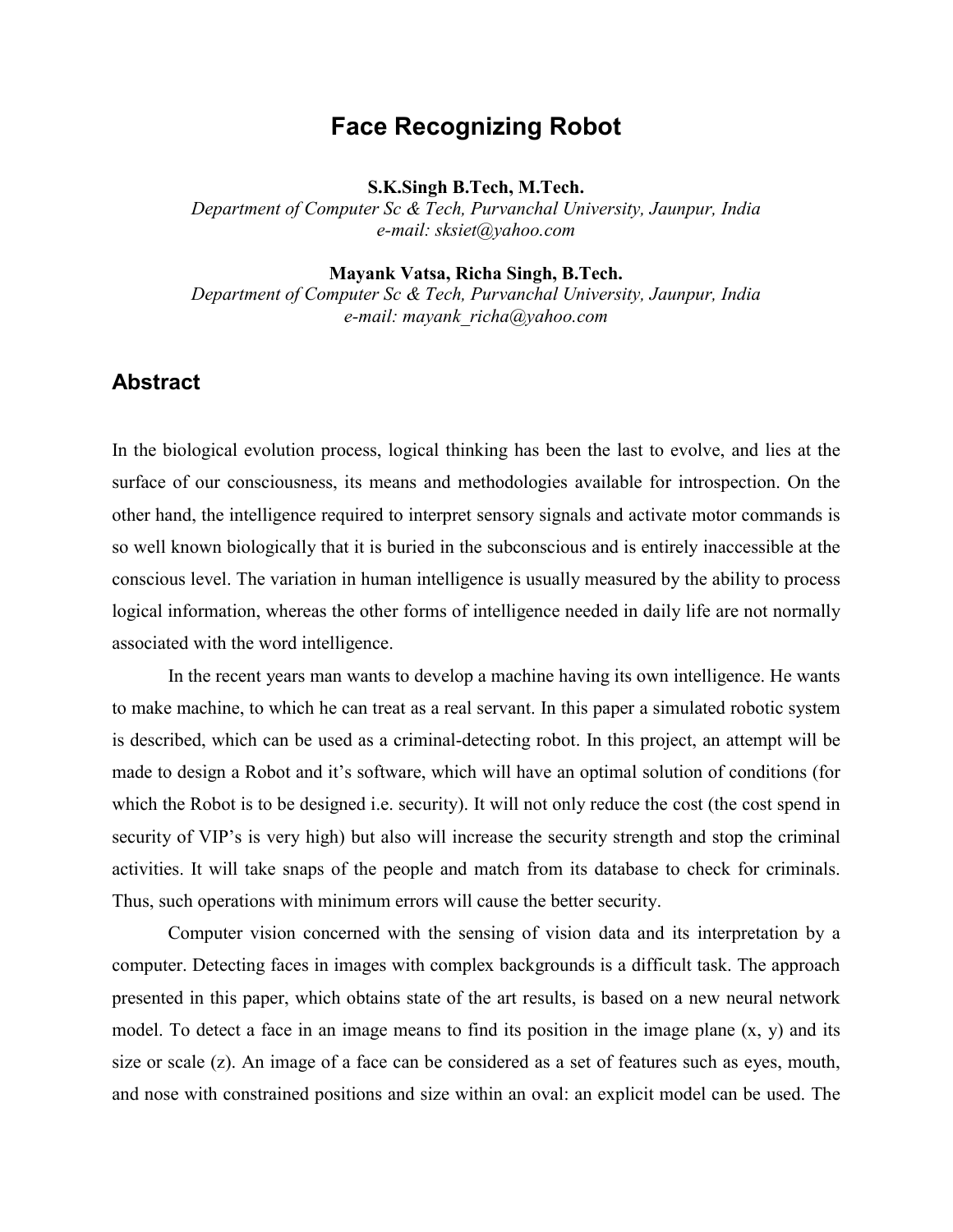next step after face detection is face recognition. In general two methods of face recognition are in practice. Feature based face recognition methods and Neural Network based methods. Both have their possibilities and features. In feature-based approach, project relies on finding the facial measures and construction of facial feature vectors. The query facial vector is compared with the vector database by finding the least cost function. Techniques such as edge detection, tolerant subtraction etc. are also employed. Where as in Neural Network approach, automatic detection of eyes and mouth is followed by a spatial normalization of the images. The classification of the normalize images is carried out by a hybrid Neural Network which combines unsupervised and supervised methods for finding structures and reducing classification errors respectively.

## **1. Introduction**

In the biological evolution process, logical thinking has been the last to evolve, and lies at the surface of our consciousness, its means and methodologies available for introspection. On the other hand, the intelligence required to interpret sensory signals and activate motor commands is so well known biologically that it is buried in the subconscious and is entirely inaccessible at the conscious level. The differences between human beings are also more pronounced in the logical reasoning area, than, say, in the ability to walk around a room avoiding obstacles, or to recognize human faces. Hence the variation in human intelligence is usually measured by the ability to process logical information, whereas the other forms of intelligence needed in daily life are not normally associated with the word intelligence.

Scientists and Engineers want to make a substitution or a helper of human being in the era of Information Technology. This helper works on the instruction of Man. Thus, it can also be called a servant, a servant who is faithful and perform the exact orders. It will think only in favor of his master. It will help in general works and in special tasks as well, like security, management etc. It will provide the high degree of security and perfect ness in performing orders. The Robot will become a perfect servant of human. Nowadays, Scientists have made efforts to make such Robots. But still, artificial intelligence is the main problem. A man can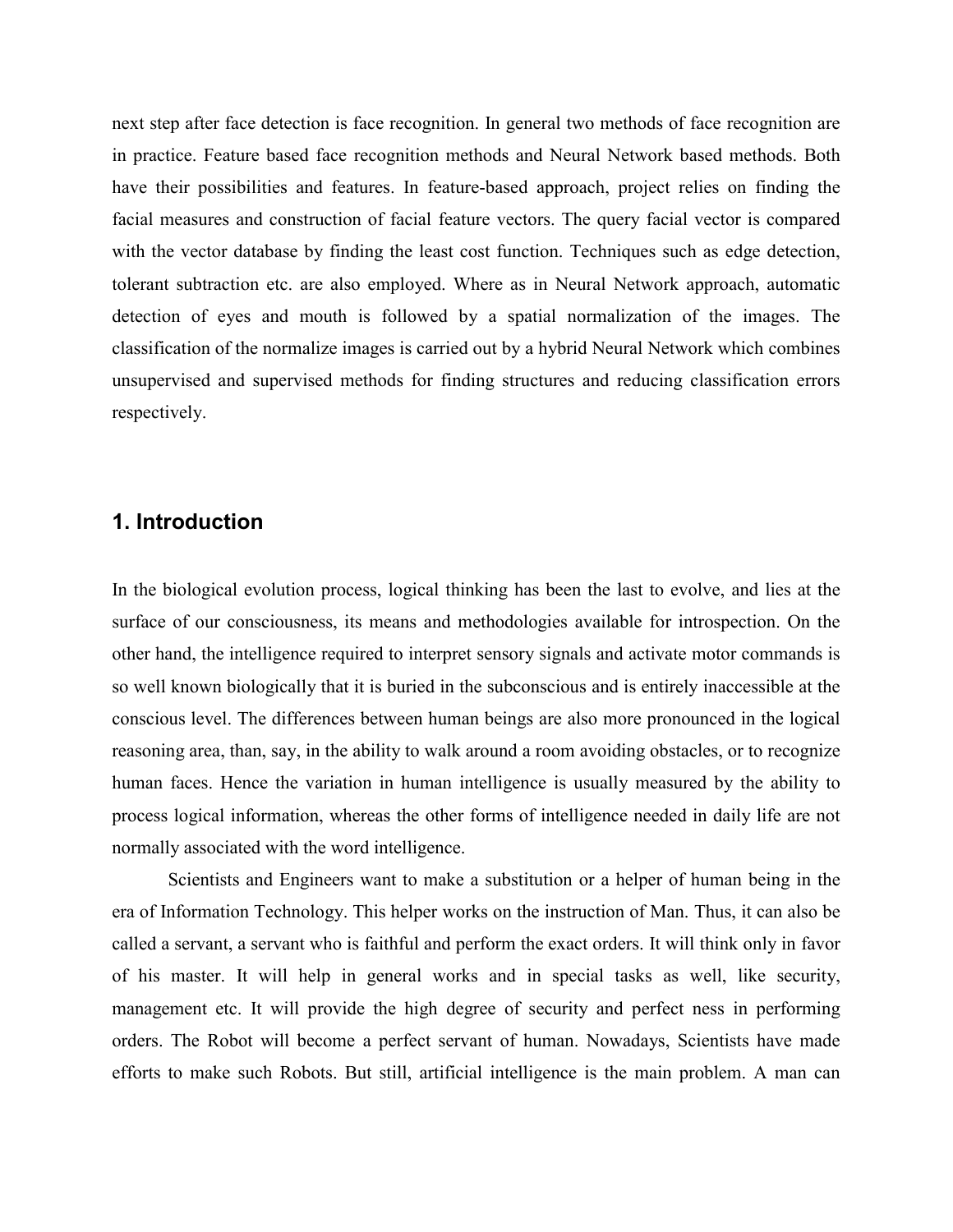think and adjust himself in any condition, can take the optimal and possible decision. The Robot can perform only those tasks and take decisions, which are specified in its programming code.

 In this project, an attempt will be made to design a Robot and it's software, which will have an optimal solution of conditions (for which the Robot is to be designed i.e. security). It will not only reduce the cost (the cost spend in security of VIP's is very high) but also will increase the security strength and stop the criminal activities.

The objective of the proposed project is to design and make a Robot and it's Artificial Intelligence environment (software), which will perform all the basic and high end security checking. It will take snaps of the people presented towards it and match the snaps from its database to check for criminals. It will also check the thumb impression and perform metal detection and scanning. Thus, such operations with minimum errors will cause the better security. This Robot will also have arms to lift the objects and it will also have path planning to move avoiding obstacles.

The Robotics projects are basically implemented in educational and research institutions. Some institutions work only on Robot movement and arm manipulation. The use of digital camera and image processors, thumb impression detector, metal detector and other related things are not under consideration. Many research centers and institutes work on mechanical Robots.

The facilities are available but the exposure in artificial intelligence, Robotics and image processing is not much so that one can implement the thinking and ideas in real time projects. Some software are available for thumb impression detection and digital camera film creation but they are not implemented everywhere and have some difficulties in operation while in security checks.

In Japan, USA, UK, Korea, the real time Robotics projects is in very fast process. The scientist and engineers are working in such projects and they have achieved to make some Robots, which have the artificial intelligence, equivalent to lizard. NEC a Japanese company has made a Robot named PAPERO, which can recognize the faces of about 3000 human faces.

The main purpose of this project is to build such type of Robot, which has maximum numbers of algorithms to handle optimal security. It can self manage the condition and may be able to take conditional steps. This would be widely used by police, military and other security agencies. This Robot could do the work of at least ten security men and react very fast. It would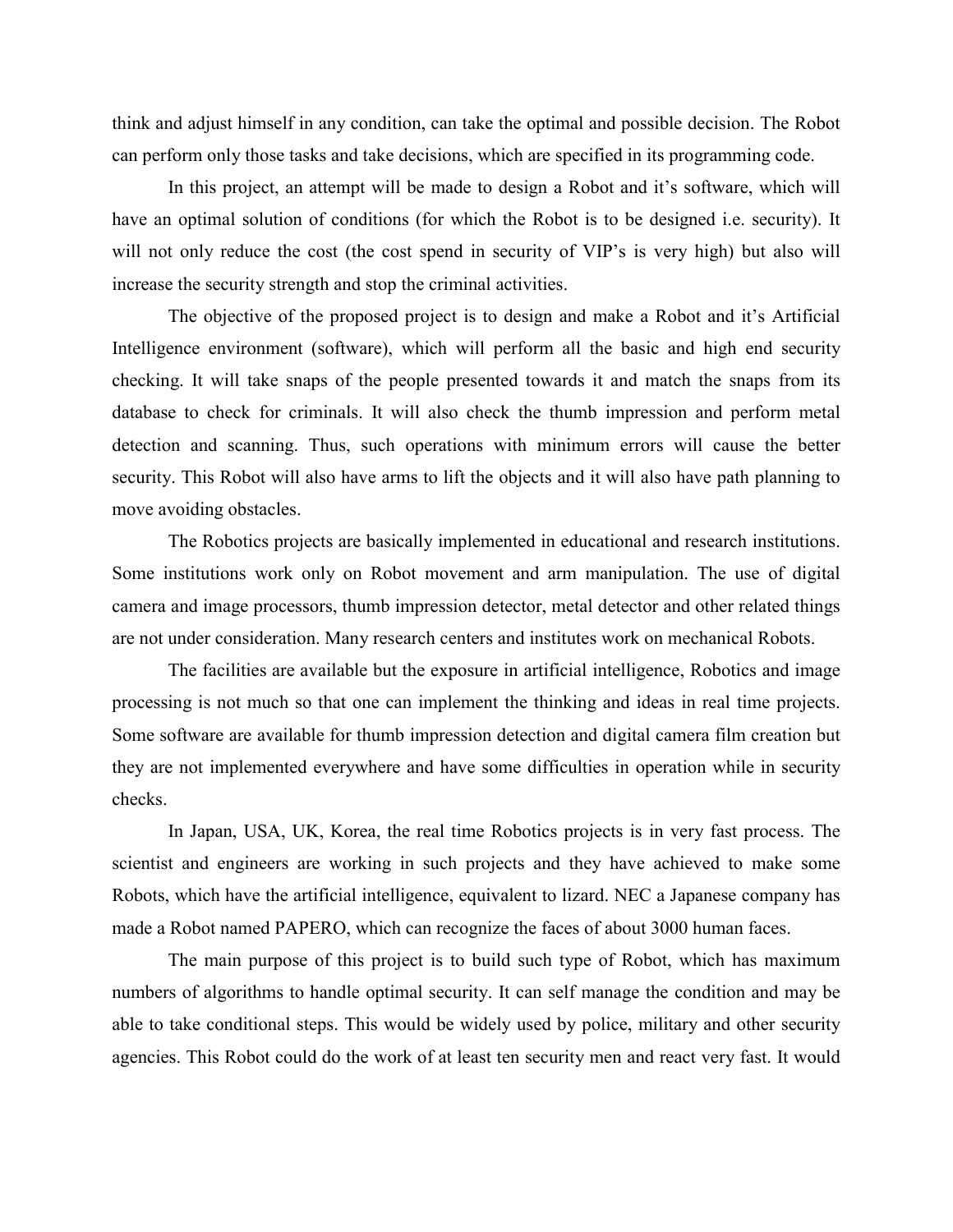also be helpful for securing the household things. The Robot, on just changing some instructions in the program, can also handle the security of shops, houses, banks etc.

#### **2. Fundamental Issues in Face Recognition**

The requirement for reliable personal identification in computerized access control has resulted in an increased interest in biometrics. Biometrics being investigated includes fingerprints, speech, signature dynamics, and face recognition. Sales of identity verification products exceed \$100 million. Face recognition has the benefit of being a passive, non-intrusive system for verifying personal identity. The techniques used in the best face recognition systems may depend on the application of the system. We can identify at least two broad categories of face recognition systems:

1. We want to find a person within a large database of faces (e.g. in a police database). These systems typically return a list of the most likely people in the database. Often only one image is available per person. It is usually not necessary for recognition to be done in real-time.

2. We want to identify particular people in real-time (e.g. in a security monitoring system, location tracking system, etc.), or we want to allow access to a group of people and deny access to all others (e.g. access to a building, computer, etc.). Multiple images per person are often available for training and real-time recognition is required.

We are interested in recognition with varying facial detail, expression, pose, etc. We do not consider invariance to high degrees of rotation or scaling - we assume that a minimal preprocessing stage is available if required. We are interested in rapid classification and hence we do not assume that time is available for extensive preprocessing and normalization. Good algorithms for locating faces in images can be found in. Robust face recognition requires the ability to recognize identity despite many variations in appearance that the face can have in a scene. The face is a 3D object that is illuminated from a variety of light sources and surrounded by arbitrary background data (including other faces). Therefore, the appearance a face has when projected onto a 2D image can vary tremendously. If we wish to develop a system capable of performing non-contrived recognition, we need to find and recognize faces despite these variations. In fact, 3D pose, illumination and foreground-background segmentation have been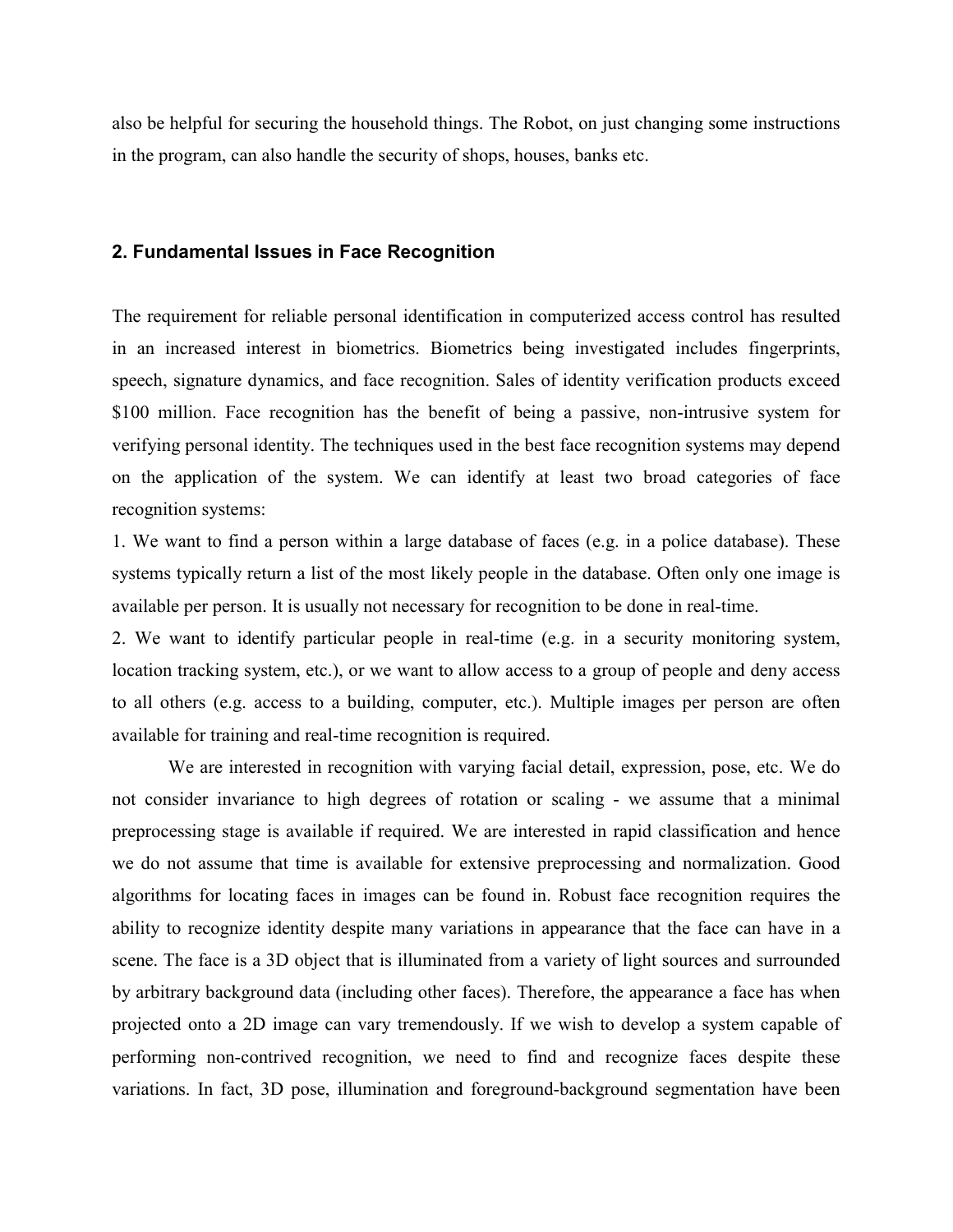pertinent issues in the field of computer vision as a whole. Additionally, our detection and recognition scheme must also be capable of tolerating variations in the faces themselves. The human face is not a unique rigid object. There are billions of different faces and each of them can assume a variety of deformations. Inter-personal variations can be due to race, identity, or genetics while intra-personal variations can be due to deformations, expression, aging, facial hair, cosmetics and facial paraphernalia. Furthermore, the output of the detection and recognition system has to be accurate. A recognition system has to associate an identity or name for each face it comes across by matching it to a large database of individuals. Simultaneously, the system must be robust to typical image-acquisition problems such as noise, video-camera distortion and image resolution. Thus, we are dealing with a multi-dimensional detection and recognition problem. One final constraint is the need to maintain the usability of the system on contemporary computational devices (100 MIPS). In other words, the processing involved should be efficient with respect to run-time and storage space. Research in intensity image face recognition generally falls into two categories: holistic (global) methods and feature-based methods. Feature-based methods rely on the identification of certain fiducial points on the face such as the eyes, the nose, the mouth, etc. The location of those points can be determined and used to compute geometrical relationships between the points as well to analyze the surrounding region locally. Thus, independent processing of the eyes, the nose, and other fiducial points is performed and then combined to produce recognition of the face. Since detection of feature points precedes the analysis, such a system is robust to position variations in the image. Holistic methods treat the image data simultaneously without attempting to localize individual points. The face is recognized as one entity without explicitly isolating different regions in the face. Holistic techniques utilize statistical analysis, neural networks and transformations. They also usually require large samples of training data. The advantage of holistic methods is that they utilize the face as a whole and do not destroy any information by exclusively processing only certain fiducial points. Thus, they generally provide more accurate recognition results. However, such techniques are sensitive to variations in position, scale and so on, which restrict their use to standard, frontal mug-shot images.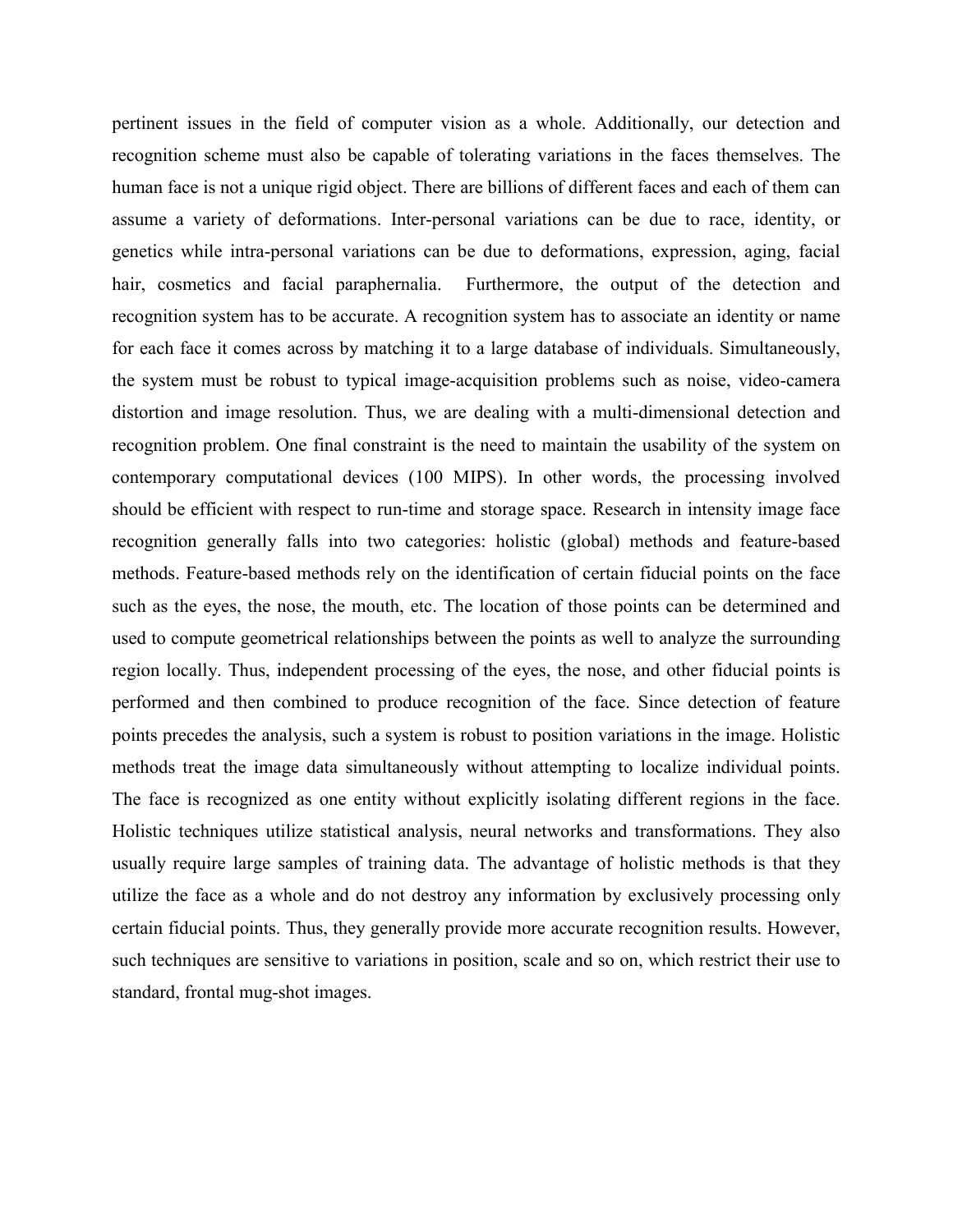### **3. Limitations of Face Recognition Technology**

Although face recognition technology presents some very promising potential uses, there are several concerns that must be appropriately addressed if face recognition technology is to gain widespread acceptance in the future. Specifically, it is necessary to address concerns such as privacy, false acceptance, false rejection, and technology standards.

#### **3.1 Privacy**

The issue with face recognition technology and privacy bears revisiting. Users are typically wary of giving companies access to digital representations of their personal physical traits. Although face recognition templates are not nearly as invasive as fingerprint authentication methods, there is nevertheless concern expressed by users of this technology. The privacy issue can be greatly reduced by implementing the hybrid biometric and smart card security methods.

#### **3.2 False Acceptance**

False acceptance occurs when an unauthorized individual is authenticated as authorized by the biometric system. False acceptance rates vary depending on the particular biometric software being used, and the templates stored on the system. The FAR is increased in one-to-many searching systems because of the potential for several users to have similar Eigen faces stored in the central repository. This risk is greatly reduced in one-to-one matching systems because the possibility of similar eigenfaces confusing the authentication process is eliminated. Despite the type of searching/matching employed, in general, face recognition biometrics achieves a FAR of less than 1%.

### **3.3 False Rejection**

False rejection occurs when an authorized individual is inappropriately denied access by the biometric system. Like FAR, false rejection rates also vary depending on software being used and the desired level of matching accuracy. In addition, environmental factors such as lighting,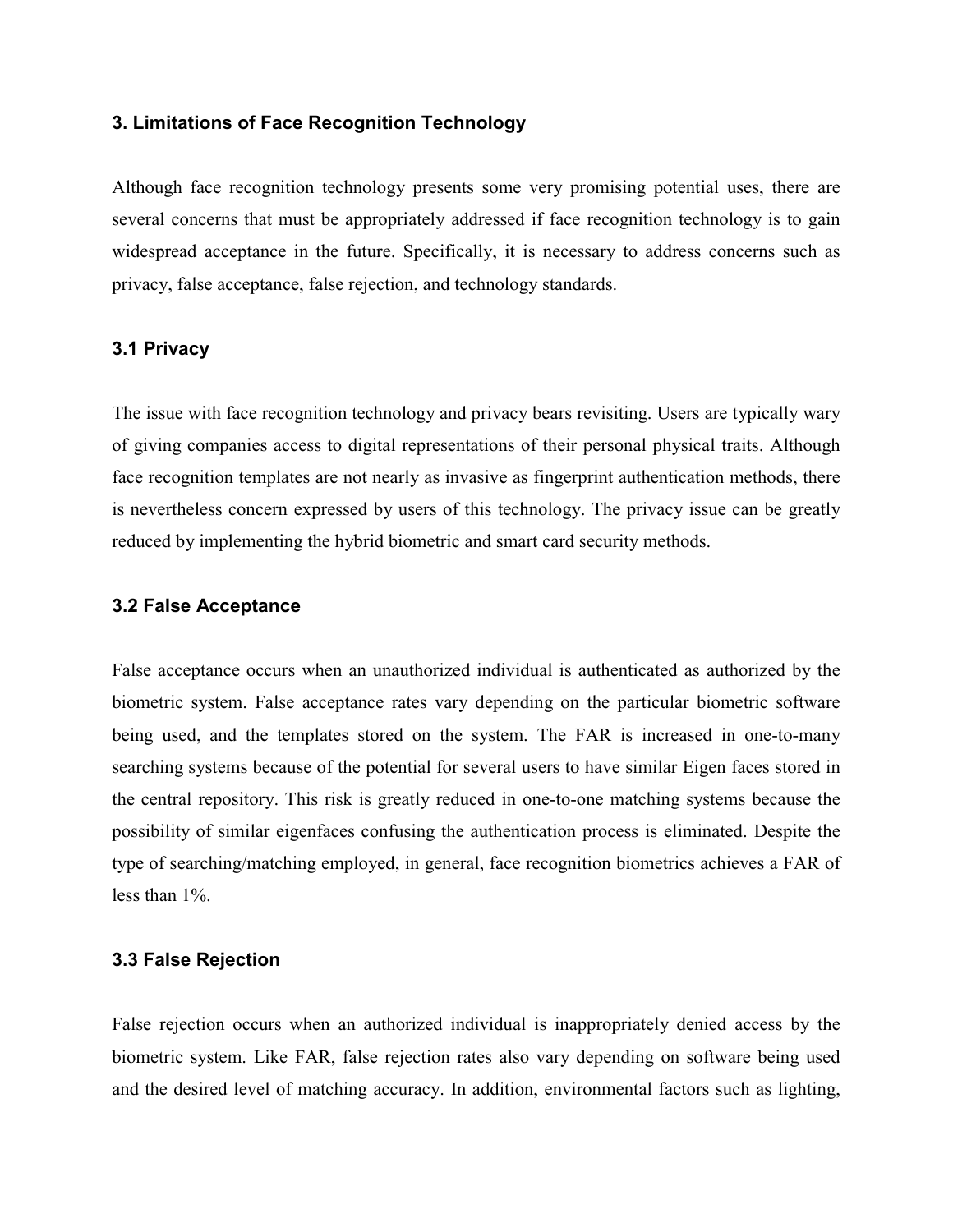age, facial hair, and glasses can result in a higher FRR. Face recognition biometrics is typically prone to false rejection more often than false acceptance by design. However, like FAR, FRR for face recognition biometrics is still less than 1% in most configurations.

### **3.4 Technology Standards**

Like any new technology, standards are a very important consideration when choosing an authentication method, due to concerns related to integration with future systems and product support long-term. Unfortunately, there are very few standards for biometric authentication systems presently. While the image-capturing medium is fairly standardized, the proprietary algorithms that generate the numerical eigenface representations are far from standard. Several initiatives are currently underway by various agencies to attempt to develop a standard for generating eigenfaces. These standards are essential to ensuring biometrics place in the future of authentication systems. Without standards, biometric systems will not be able to work with each other to provide the strong-layered security structure that they were designed to accomplish.

### **4.1 Face Finding in Image**

This project is being undertaken to produce a system, based on the use of neural network feature detectors, to robustly locate and track features in digital image sequences. The solution to the feature location problem is the Hierarchical Perceptron Feature Locator (HPFL) system. This consists of a coarse resolution stage followed by a high-resolution stage. The first stage generates search regions for eyes and mouth and the second stage searches inside these regions to accurately locate the individual feature points. Both stages employ Multi-Layer Perceptrons (MLPs) for feature detection and their outputs are post-processed in order to protect against errors.

A low resolution binary image containing searches regions for one feature is called a feature map. It would be impossible to rely on the outputs of the MLPs without having a mechanism for detecting and protecting against errors; otherwise it is prone to the location of spurious features, and sometimes fail to locate features that are present. Therefore it was decided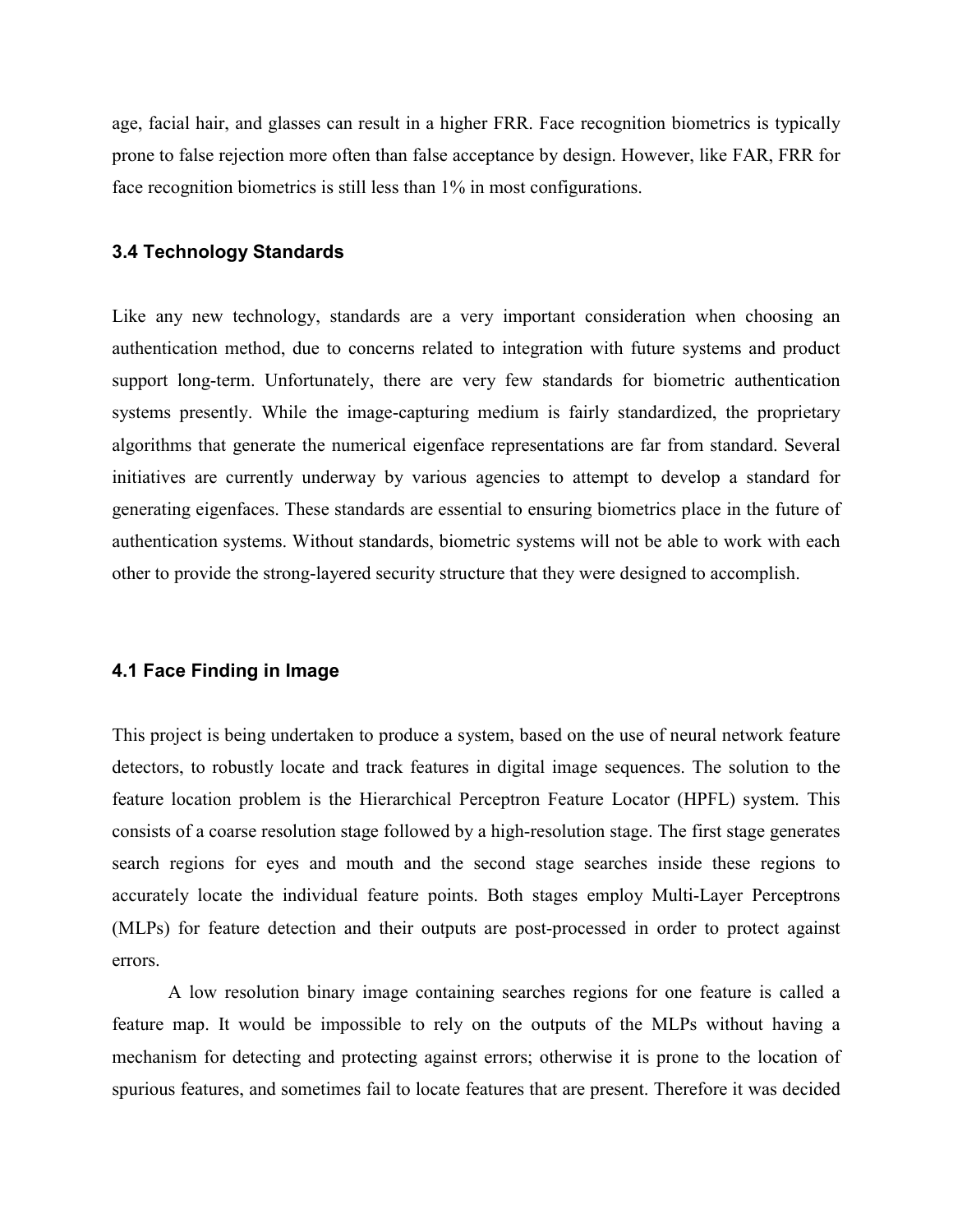to post-process the outputs of the MLPs using symbolic reasoning, thereby turning HPFL into a hybrid intelligent system. Eyes and mouths form an isosceles triangle in 3D object space and this geometric constraint leads to a set of rules with which to generate cleaned up search regions. A second technique to improve performance is to use inter-frame knowledge. Constraints can be put on the extent of allowable motion between frames, and this is used to remove transient spurious errors in the feature maps.

The high-resolution stage was also much improved by having a structured representation of eyes and mouth. Each of these compound features is represented by a constellation of simple localized features called micro-features. The neural networks are trained to act as Bayesian classifiers and this means that probabilistic reasoning is to find the most likely configurations of micro-features and this requires calculation of likelihood levels.



**Scheme of the Hierarchical Perceptron Feature Locator**

#### **4.2 Generation of Feature Maps**

The feature detectors required in the low resolution stage of the HPFL are required to perform a subtly different function to a straightforward classifier, or those required in the high resolution stage. The purpose of the low-resolution feature detectors is to locate candidate feature points.

MLPs with a 5X5 input window, two or three hidden  $2<sup>nd</sup>$  degree neurons and a single output neuron have been used as detectors to perform candidate feature point classification for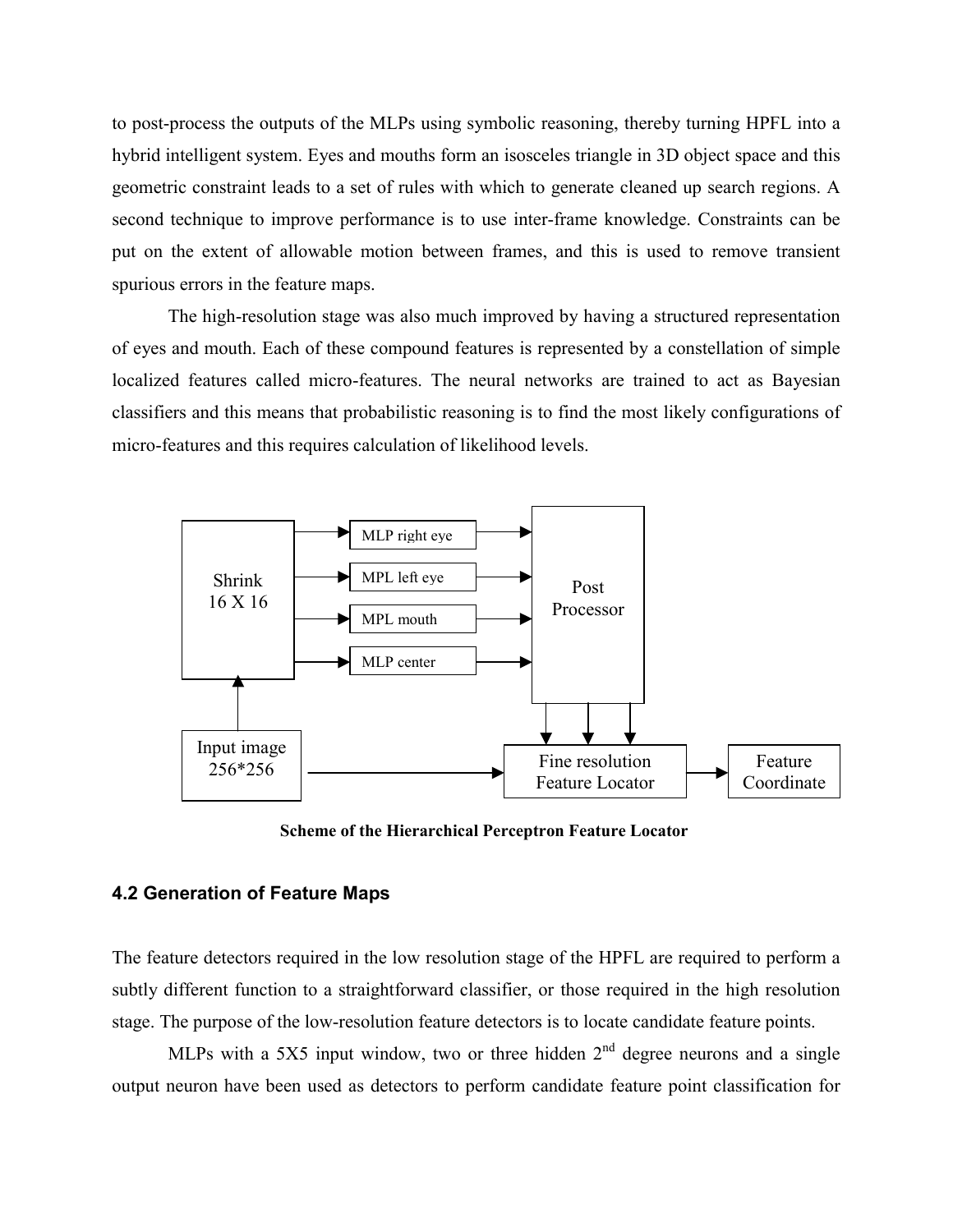the HPFL. Each detector is scanned across the 16X16 pixel image, and its threshold output is used to create a 16 X 16 binary image known as a feature map.

#### **4.3 MLP Training**

The low resolutions MLPs are trained using a customized version of the back-propagation algorithm. The back-propagation method is a simple yet highly effective method for training neural networks containing neurons with non-linear neurons and it has done much to popularize connectionism.

There are two broad aspects to the learning: the selection of training parameters and the type of algorithm used in a training session. A 'single training session' is defined here as a sequence of epochs resulting in a particular set of weight values. Prior to the first epoch an MLP is randomly initialized and during each epoch all training data will have bee presented to the MLP and weights adjusted. At the end of a single training session a trained MLP is produced. The quality of the MLP is affected by chosen parameters. Therefore it is necessary to explore parameter space by running a series of individual training sessions and selecting the best MLP. This is referred here as batch training. Batch training raises interesting issues, such as computational complexity and ways of automating the search process.

#### **4.4 Algorithm for a single training session**

#### **(1) Classification of pattern vectors**

As the MLP is scanned across the source image there is one occasion when the scanning window is closest to the desired feature. When this occurs the expected output of the MLP is a high value (1,0) and the pattern vector on its input will be referred to as a feature vector. In all other positions the MLP output is expected to be low (0,0). The pattern vectors that form the input to the MLP on these occasions will be referred to as background vectors.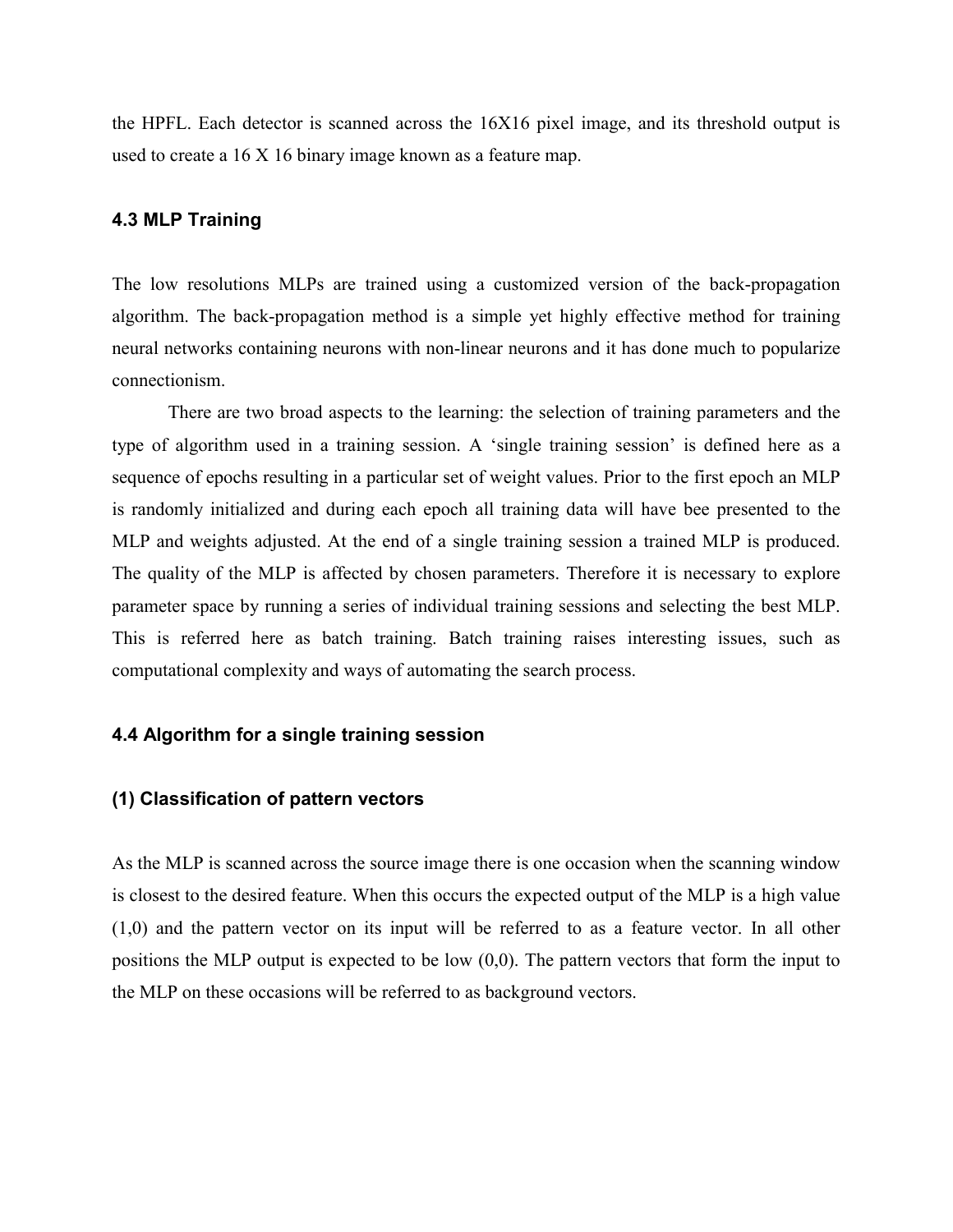#### **(2) Presentation ratio**

The MLPs were trained on 30 images selected from a set of 60 head and shoulder images. For each low resolution image there are 144 MLP input window positions, corresponding to 143 background vectors and 1 feature vector. This is calculated from the expression for the total number of scan able positions, W, in an image.

$$
W=(Width_{image}\text{-}Width_{window}\text{+}1)(Height_{image}\text{-}Height_{window}\text{+}1)
$$

If each vector is presented only once during a training epoch then the contribution to weight updating made by the feature vector is swamped by the effects of the background vectors, failure to detect the feature vector means that only 1 in 144 pattern vectors are misclassified, a misleading success rate of 99.3%. This problem is avoided by presenting the two classes of pattern vector in 1:1 ratio; each time a background vector is presented to the MLP it is followed by the feature vector from the same image.

#### **(3) Selective training**

Because of the need to ensure that all feature vectors are detected, whilst minimizing the number of background vectors that result in false positives, a selective training procedure was used. In this procedure a pattern vector is used only if the MLPs current response to it is considered unacceptable. In this selective training procedure the feature vectors are presented to the net at the end of a training epoch. If any feature is misclassified, then training enters selective mode, otherwise it enters non-selective mode. In selective mode only feature vectors are presented. Training remains in selective mode until all features are correctly classified. In either mode backpropagation is only applied for those that are misclassified. Misclassification is deemed to have occurred if the net gives an output  $< 0.5$  for an expected output of 1.0, or if the output  $> 0.5$ for an expected value of 0.0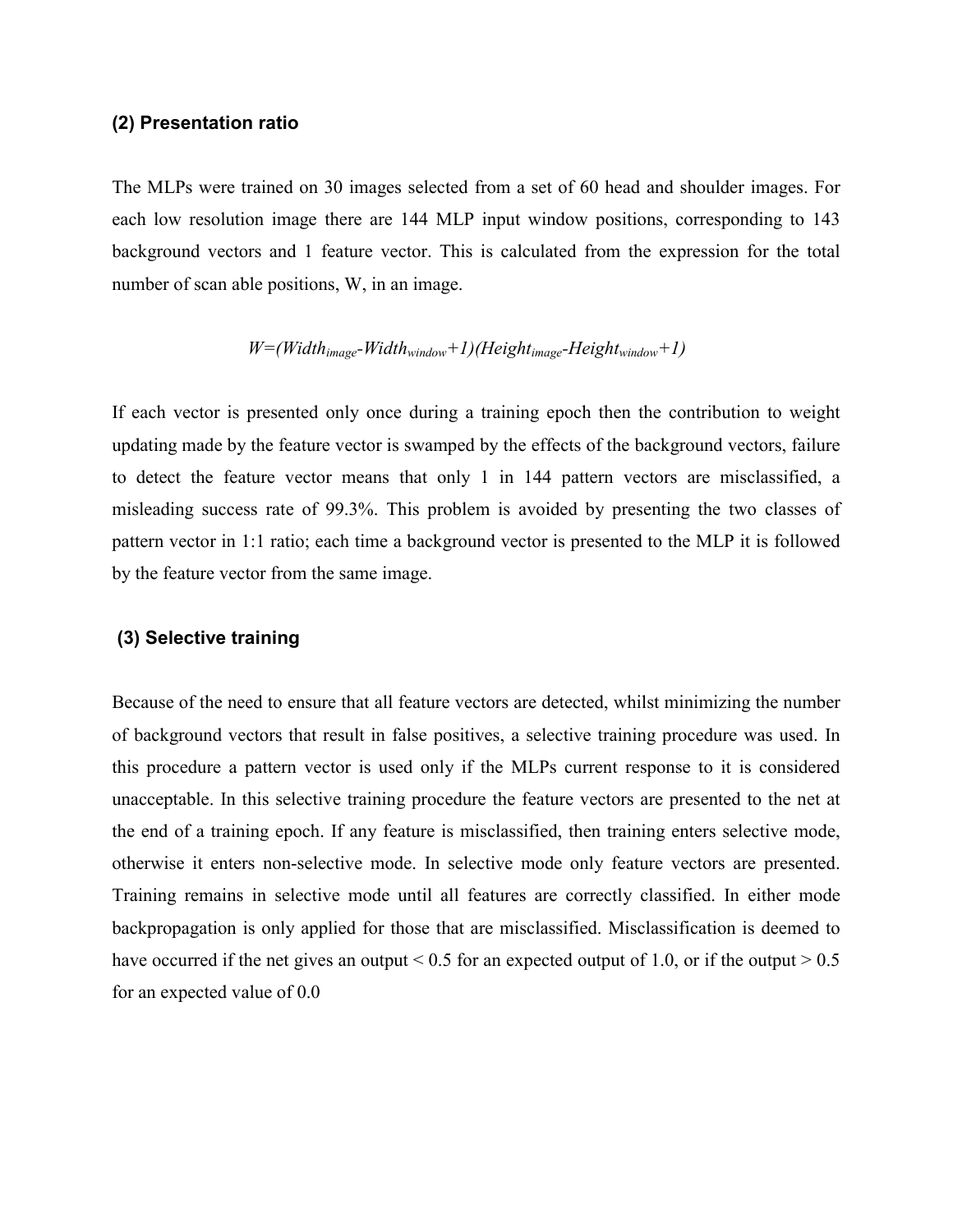### **(4) Stopping Criteria**

It is important to know when performance was optimized during training. The database of head and shoulder images, made available for the second phase, is partitioned into two parts: training data *(Tr)* and the test data *(Te)*. Two performance measures are used to assess the ability of an MLP to identify a feature in a database,  $T$ : average size of search regions,  $A<sup>T</sup>$ , and the feature, retention rate,  $Ret^{T}$ . Average size of search regions,  $A^{T}$ , is the percentage of pixels in an image which belongs to the search regions. Feature recognition rates,  $\text{Rej}^{\text{T}}$ , may be similarly defined. More explicitly, the two types of performance measures are defined as follows: -

$$
AT = 100. \underline{Average search region size}
$$
  
Image area  
= 100.<sub>m=1</sub>  $\Sigma$ <sup>MT</sup>  $\underline{\alpha}_{y} \underline{\beta}_{z}$  Belongs to search region  
 $MT$ . Width<sub>image</sub>. Height<sub>image</sub>  
Ref<sup>T</sup> = 100. Fraction of feature points retained  
= 100<sub>m=1</sub>  $\Sigma$ <sup>MT</sup> Feature points inside Search Region  
 $MT$   
Ref<sup>T</sup> = 100 - Ret<sup>T</sup>%

Where the predicates *Belong To Search Region* and *Feature Point Inside Search Region* return either 0 or 1 according to their truth-value. *Belongs To Search Region* (x,y,m) is true if the pixel  $(x,y)$  in the relevant feature map for the m<sup>th</sup> image falls inside the relevant search region.  $M<sup>T</sup>$  denotes the number of images in the Tth database.

## **4.5 Feature Location in the High Resolution Image**

After pixel expansion, the feature maps are passed to the supervisor of the resolution stage of HPFL. Each pixel in a feature map corresponds to a 16 X 16 block in the high-resolution image. It has been found that high-resolution MLP micro-feature detectors generate spurious responses thereby degrading positional accuracy. To overcome this problem each feature in the image is considered to be composed of 'micro-features'. For each micro-feature detector is trained and the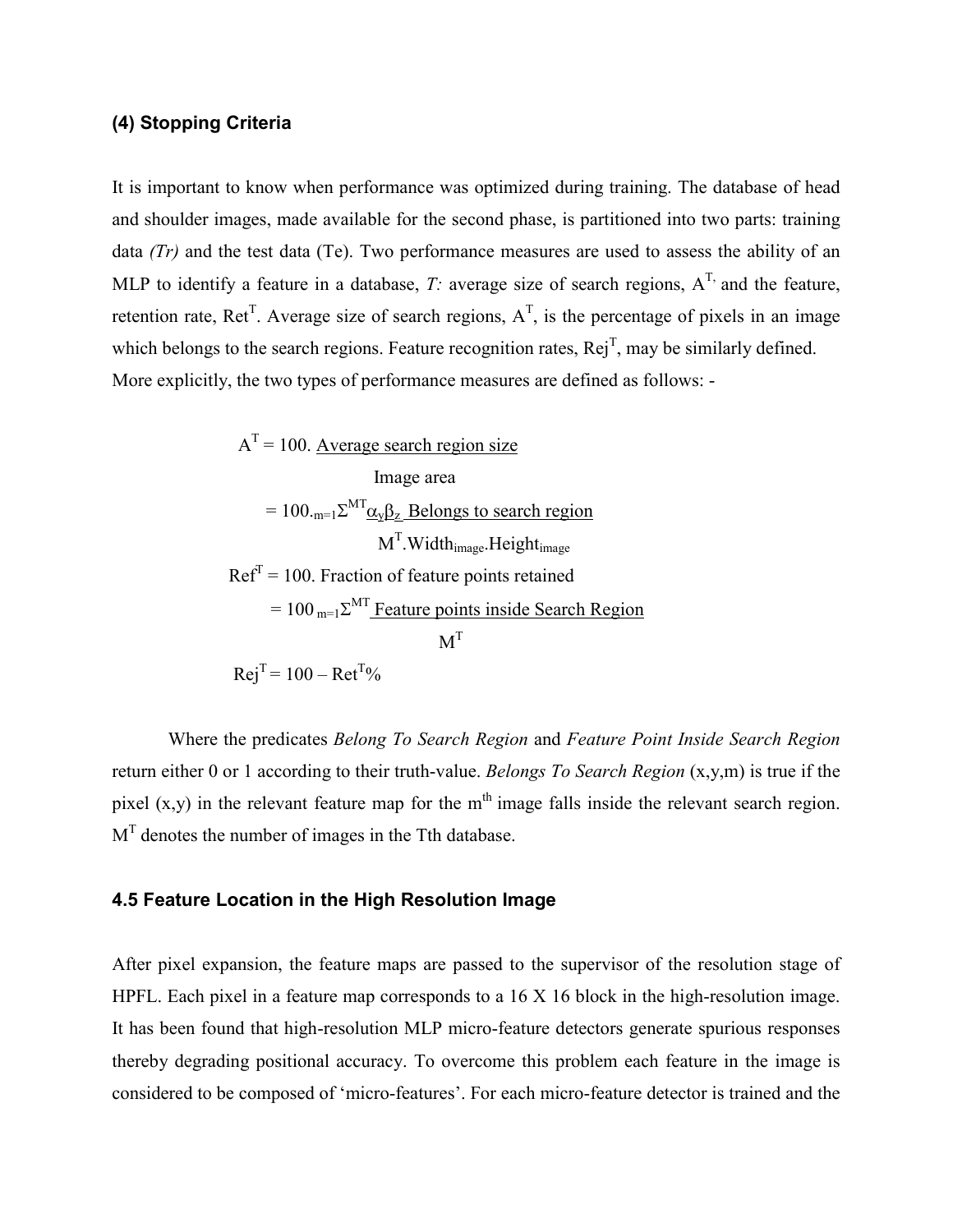combined outputs of the micro-feature detectors are post-processed in such a way as to increase the overall detection reliability.

# **5.1 An Efficient Face Recognition Algorithm**

We are interested in classifying K faces,  $F_k$  (k=1...K), given  $V_k \oplus D$  image views of each unique face  $F_k$ , obtained by regular sampling in the viewing sphere. The aim is to recognize one of the K faces from test image views.

A face image is modeled as a regular lattice of w X h pixels, with each pixel P having a depth equal to the  $\mathfrak{I}_p$  image planes. We first classify the pixels in  $\mathfrak{I}$  into two classes C<sub>p,1</sub> and  $C_{p,2}$ . Class  $C_{p,1}$  consists of all those pixels that represent a face in such that  $C_{p,1} \cap C_{p,2} = \emptyset$ . We are interested in those pixels in  $C_{p,2}$  with neighbors in  $C_{p,1}$  and call the set of those face boundary pixels  $\beta$ .

Consider *l* pixel values extracted along a straight line or "chord" between two points in an image comprising of  $l \times \mathfrak{I}_p$  bits of data. The number of line pixels is small enough for efficient classification but, of course, may not capture the information necessary for correct classification. However, with some reduced probability (larger than random), the line predicts the correct face class. The algorithm we propose is based on the observation that the classification of many such lines from a face image  $\Im$  leads to an overall probability of correct classification (PCC) which approaches 1. This observation serves as the main motivation for the algorithm.

For any two points  $B_1 \in \beta$  and  $B_2 \in \beta$  in an image view  $V_k$  such that the Euclidean distance B<sub>1</sub> and B<sub>2</sub> is greater than a minimum D<sub>min</sub>, let  $L(B_1, B_2) = (L^{(1)}, L^{(2)}, \ldots, L^{(l)})$  be a vector of length *l*, where *l* is the number of equi-spaced connected intensity values  $L^{(q)} = P(L)$ <sub>q</sub> (where  $q =$  $1,2, \ldots, l$ ) along the image rectilinear segment from  $B_1$  to  $B_2$ . We note that in our algorithm, the points  $B_1$  and  $B_2$  need not necessarily belong to the set of face boundary pixels  $\beta$ . Indeed rectilinear line segments may span any two pixels that are outside the face boundary, i.e., *B1, B2*  $\subseteq$  C<sub>p,2</sub>. The relative performance of the algorithm will depend on the coverage of the face by the set of the line segments and maximum performance will generally be achieved when  $B_1, B_2 \in \beta$ .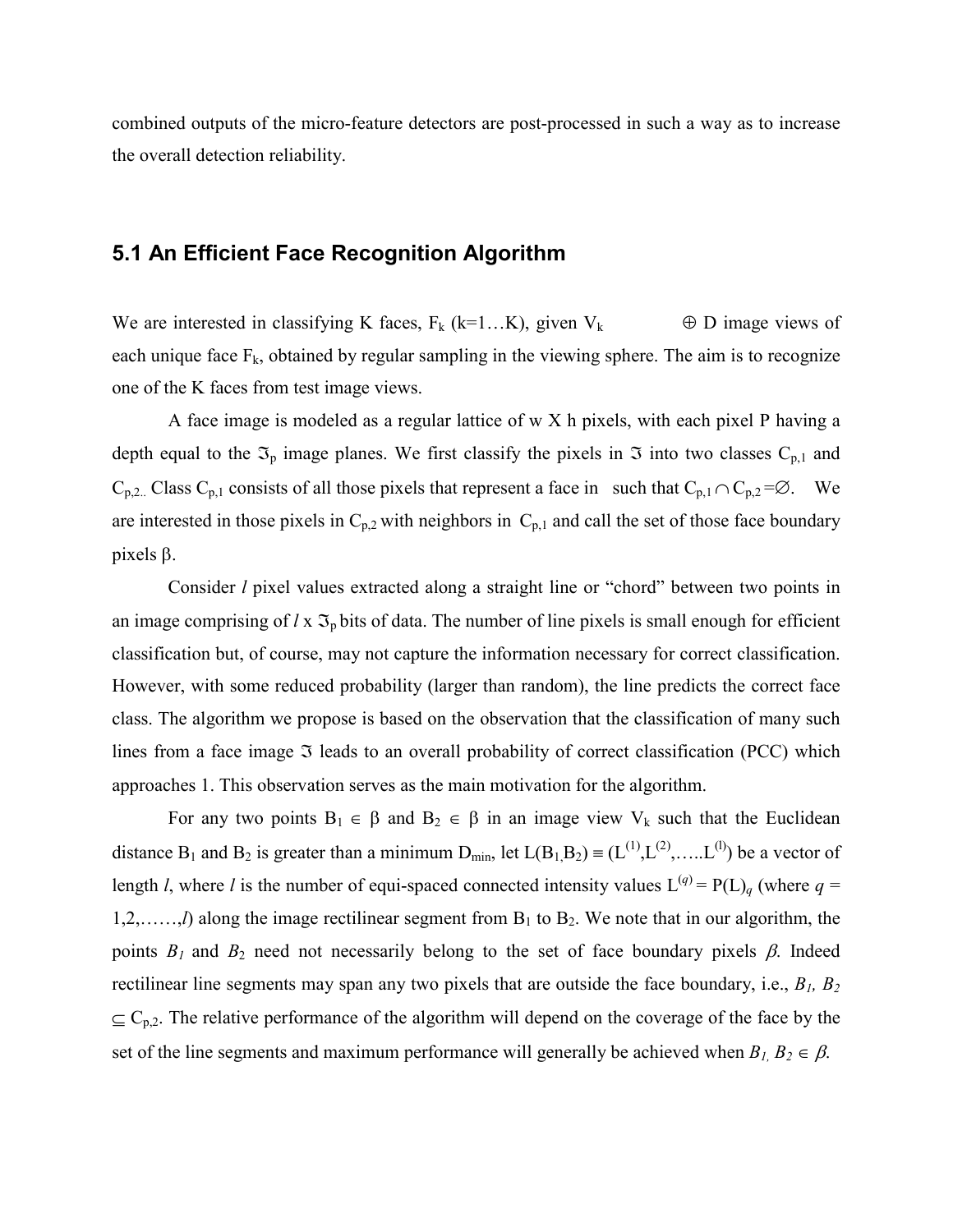The line segment length *l* is a constant parameter determined a priori; larger values of *l* result in better classification rates at the expense of increased processing times. All lines are scaled to the value *l* by pixel interpolation. We call L  $(B_1, B_2)$  a lattice line, denoted by L. The exact interpolation of *L* neeed not lies on a corner of the boundary pixels *B1* and *B2*.

For each face class in the training set of  $V_k$  image views, we randomly generate  $N_k = V_k x$  $N_v$  lattice lines ( $N_v$  lines per image view per face class),  $L_{i,k} = (L_{i,k}^{(1)},L_{i,k}^{(2)},....L_{i,k}^{(l)})$  for i= 1,2,…..Nk such lattice lines for *K* face classes. The set of lattice lines for all *K* face classes is given by:

$$
K \t N_k
$$
  

$$
\psi = \cup \bigcup \mathbf{L}_{i,k}
$$
  

$$
k = 1 \quad i = 1
$$

We define the distance  $D(\mathbf{L}_{r,s}, \mathbf{L}_{m,n})$  between two lattice lines  $\mathbf{L}_{r,s}$  and  $\mathbf{L}_{m,n}$  as

$$
D(\mathbf{L}_{r,s}, \mathbf{L}_{m,n}) = \sum ((L_{r,s}^{(q)} - (L_{m,n}^{(q)} + \Delta))^2),
$$

for  $r,m = 1,2,...,N_k$  and  $s,n = 1,2,...,K$ , where  $\Delta = \mu(L_{r,s}) - \mu(L_{m,n})$  and  $\mu(L_{r,s}) = \sum_{l} L_{r,s}/l$ . The value of  $\Delta$  has the effect of shifting the two lines towards the same average value, making the distance measure invariant to illumination intensity.

Consider now a set of test lines sampled from one or more face views in the viewing sphere (for the same face subject). Given an unseen test lattice line  $\mathbf{L}_j$  where, generally  $\mathbf{L}_j \notin \Psi$ , we define  $\mathbf{L}_{j,*}$  such that  $D(\mathbf{L}_{j}, \mathbf{L}_{j,*})$  is a minimum, where  $\mathbf{L}_{j,*} \in \mathcal{V}$ . The nearest neighbor classifier (NNC) maps  $\mathbf{L}_j$  to the class  $F_k$  to which  $\mathbf{L}_j$  belongs. We choose the nearest – neighbor classifier since it has a good performance over a range of problem domains.

We assume that there are N test lines  $\mathbf{L}_i$  for a given test face, where  $j = 1, 2, \dots N$ . and, for each line, we have obtained an  $\mathbf{L}_{j,*}$  and a  $D_j$ . Let  $D_{max} = \mathbf{k}_1 \times \max_{j} {N_j D_j}$  f or some value of  $k_1$ between  $0 \le k_1$  1 and  $D_{min} = \min_{1 \in I} N\{D_i\}$ . We define the cumulative  $l_1$ -norm error statistic for line  $L_j$ ,  $err_j = (\sum_{q=1}^l (|\mathbf{L}^{(q+1)}|j^*|, \mathbf{L}^{(q)}|j^*)/(l-1))$  for  $q = 1, 2, \ldots, l-1$  and the maximum cumulative error statistic,  $\text{err}_{\text{max}}=\text{max}_{1\leq i\leq N} \{err_i\}.$ 

We define the measure of confidence that NNC  $(L_i)$  is correct, conf<sub>*i*</sub>: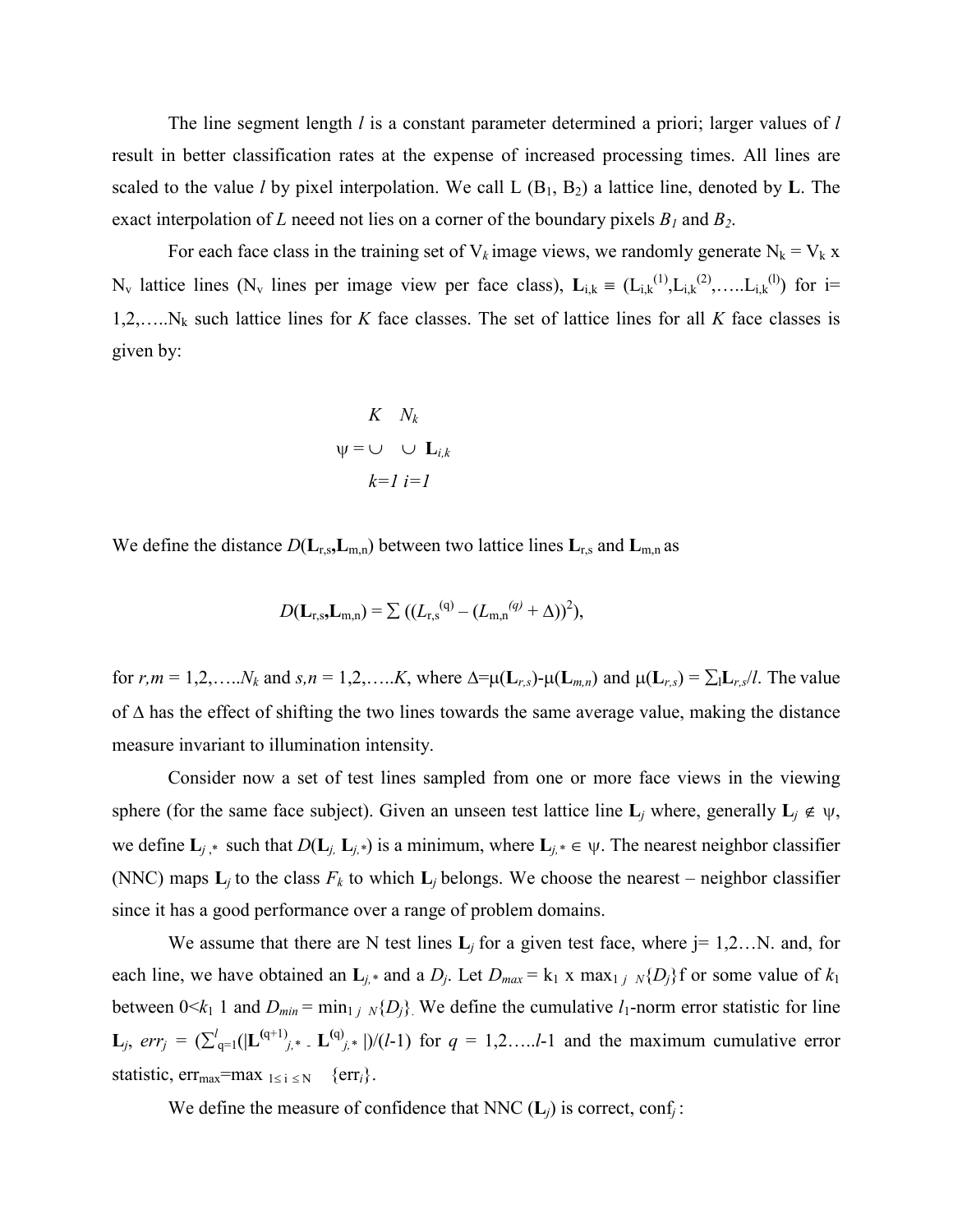*confj = 0* if Dj>Dmax

$$
= (W_1 (D_{\text{max}} - D_j)/(D_{\text{max}} - D_{\text{min}}))^{p1} * \{ (\text{err}_j/\text{err}_{\text{max}}) W_2 \}^{p2} \quad \text{otherwise}
$$

where  $p_1$ ,  $p_2$ ,  $w_1$ , and  $w_2 \in \mathbb{R}_{\oplus}$ . The variables  $p_1$  and  $p_2$  control the shape of the confidence function, whereas  $w_1$  and  $w_2$  are the weight magnitudes of the distance and cumulative error statistic components, respectively.

We now state the face recognition algorithm.

#### **5.1.1 The Line-Based Face Recognition Algorithm**

To classify a face  $F_t$  for which we know its boundary pixel set  $\beta$ , we randomly select N lattice lines  $\mathbf{L}_j$ ,  $j = 1,2...N$ . For each face class  $F_k = 1,2...K$ ., define  $TC_k = \sum_{j=1}^{N} \text{conf}_j$ , such that NNC(**L**<sub>*j*</sub>)=  $F_k$ . We assign  $F_t$  to class  $F_g$  such that TC<sub>g</sub> is maximum. That is,

If  $TCg= max \{TC_k\}$ Then  $F_g \leftarrow F_t$  for  $F_g = 1, 2, \ldots K$ .

Because  $F_t$  is assigned to class  $F_g$  based on the combination of many assignments of individual lines, we may assess the likelihood that our decision is correct by the agreement within the line assignments. Specifically, we define the *confidence measure factor* as the ratio

$$
CMF = [TC_g - TC_j^{(2)}]/TC_j^{(2)},
$$

Where  $TC_j^{(2)}$  is the second largest compounded confidence measure that a class obtained. As our decision is based on the maximum score, the associated confidence *CMF* is proportional to the difference with the second largest score. The denominator normalizes *CMF* for different numbers of testing lines.

It is a considerable advantage if a classifier were to supply a confidence measure factor with its decision as the user is then given information about which assignments are more likely to be wrong so that extra caution can be exercised in those cases. Our implementation makes use of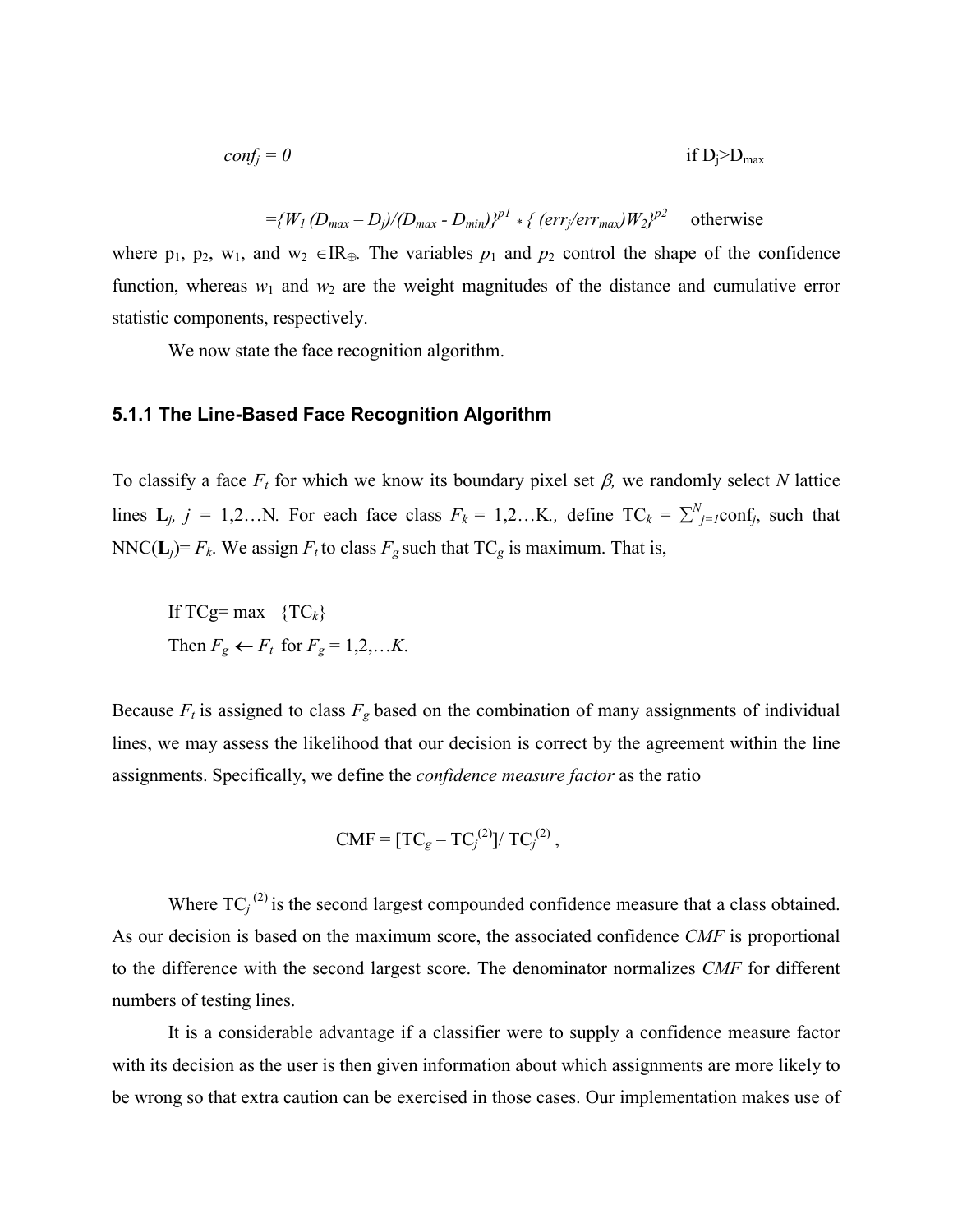the confidence measure factor by means of several decision stages. First, the number of testing is to be kept small, an initial decision is arrived at quickly, and the confidence measure factor is evaluated. Second, if the confidence measure factor is smaller than twice the minimum confidence measure factor threshold *CMF<sub>min*</sub>, then the number of testing lines is doubled and a second decision is made at the cost of extra time. Finally, if the second confidence measure factor is smaller than  $CMF_{min}$ , the number of testing lines is doubled again one last time. Thus, by specifying a larger value for *CMF<sub>min*</sub>, the number of test lines will be increased and, hopefully, improve the rate of correct classification. However, by increasing the number of test lines, there will be a commensurate increase in the time required for classification. Therefore, depending on the application task at hand, the user can choose whether to seek a high classification rate at the expense of larger classification times or to achieve a lower classification rate with an accompanying reduction in classification times.

#### **6. BLOCK DIAGRAM OF THE PROJECT**

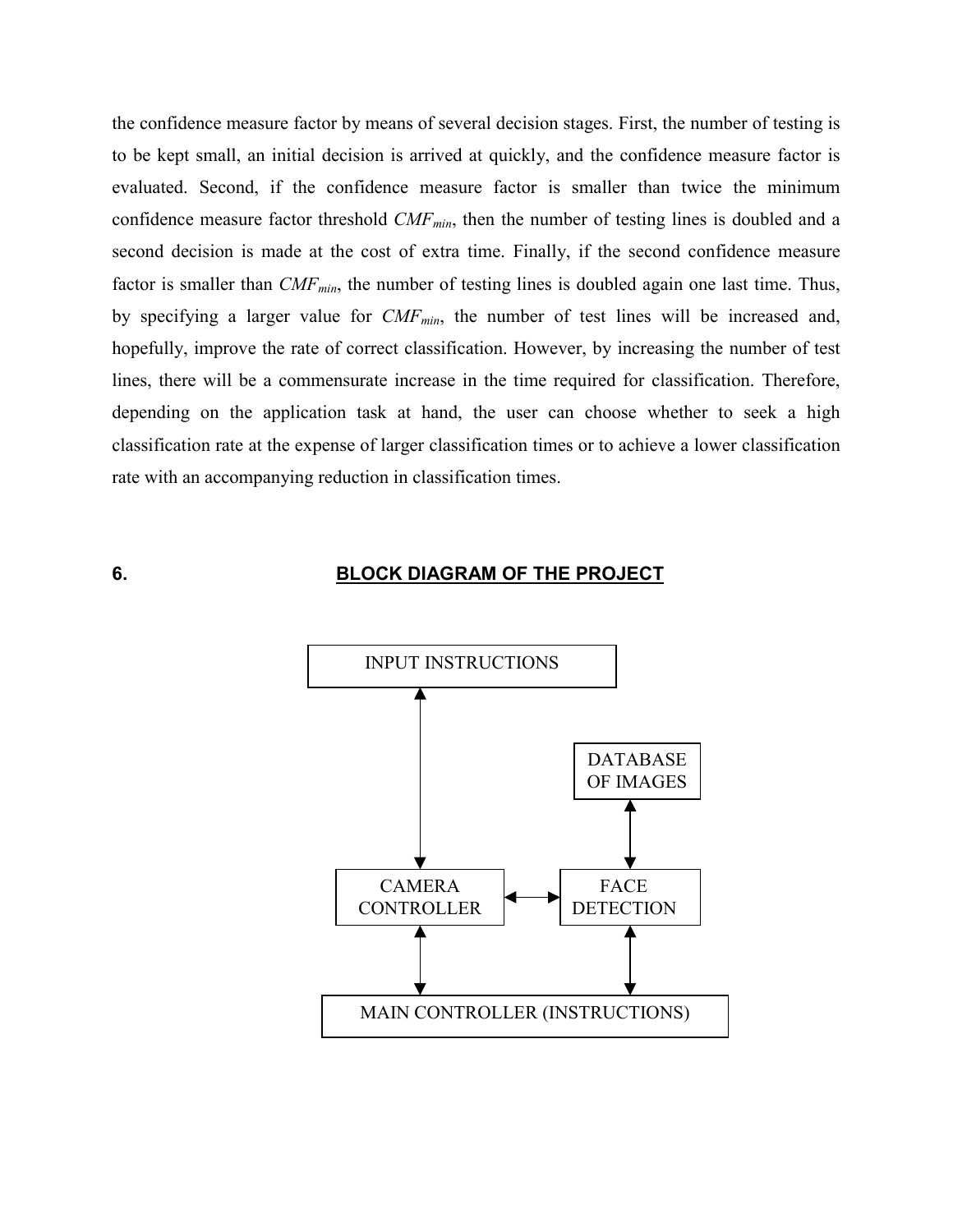# **7. Acknowledgement**

We are thankful to Dr. K.S. Venkatesh, IIT Kanpur, Dr. K.K. Shukla, IT-BHU, Prof. Y.V.Venkatesh, IISc. Banglore, Dr. R.B. Lokesh, IISc. Banglore, Prof. A. Rosenfeld, University of Maryland, and Dr. T.N.Singh, IT-BHU for their kind support and guidance.

# **8. Bibliography**

[1] Proceedings of the International Conferences on Automatic Face and Gesture Recognition.,1995-1998

[2] Proceedings of the International Conferences on Audio- and Video-Based Person Authentication, 1997,1999.

[3] P.J. Philips, P. Rauss, and S. Der, "FERET (Face Recognition Technology) Recognition Algorithm Development and Test Report,".

[4] K. Messer, J. Matas, J. Kittler, J. Leuttin, and G. Maitre, "XM2VTSDB: The Extended M2VTS Database ,"in Proceedings, International Conference on Audio- and Video-Based Person Authentication, 1999.

[5] P. J. Philips, R.M. McCabe, and R. Chellappa, "Biometric Image Processing and Recognition", 1998.

[6] R. Chellappa, C.L. Wilson, and S. Sirohey, "Human and Machine Recognition of Faces, A Survey, " Proc.IEEE, 1995.

[7] A. Samal and P. Iyengar, "Automatic Recognition and Analysis of Human Faces and Facial Expressions: A Survey" Pattern Recognition, 1992.

[8] A. Johnston, H. Hill, and N. Carman, "Recognizing Faces: Effects of Lightning Direction, Inversion and Brightness Reversal, "Cognition, 1992.

[9] M. Kirby and L. Sirovich, "Application of the Karhunen –Loeve Procedure for the Characterisation of Human Faces," 1990.

[10] M. Turk and A. Pentland, "Eigenfaces for Recognition," Journal of Cognitive Neuroscience, 1991.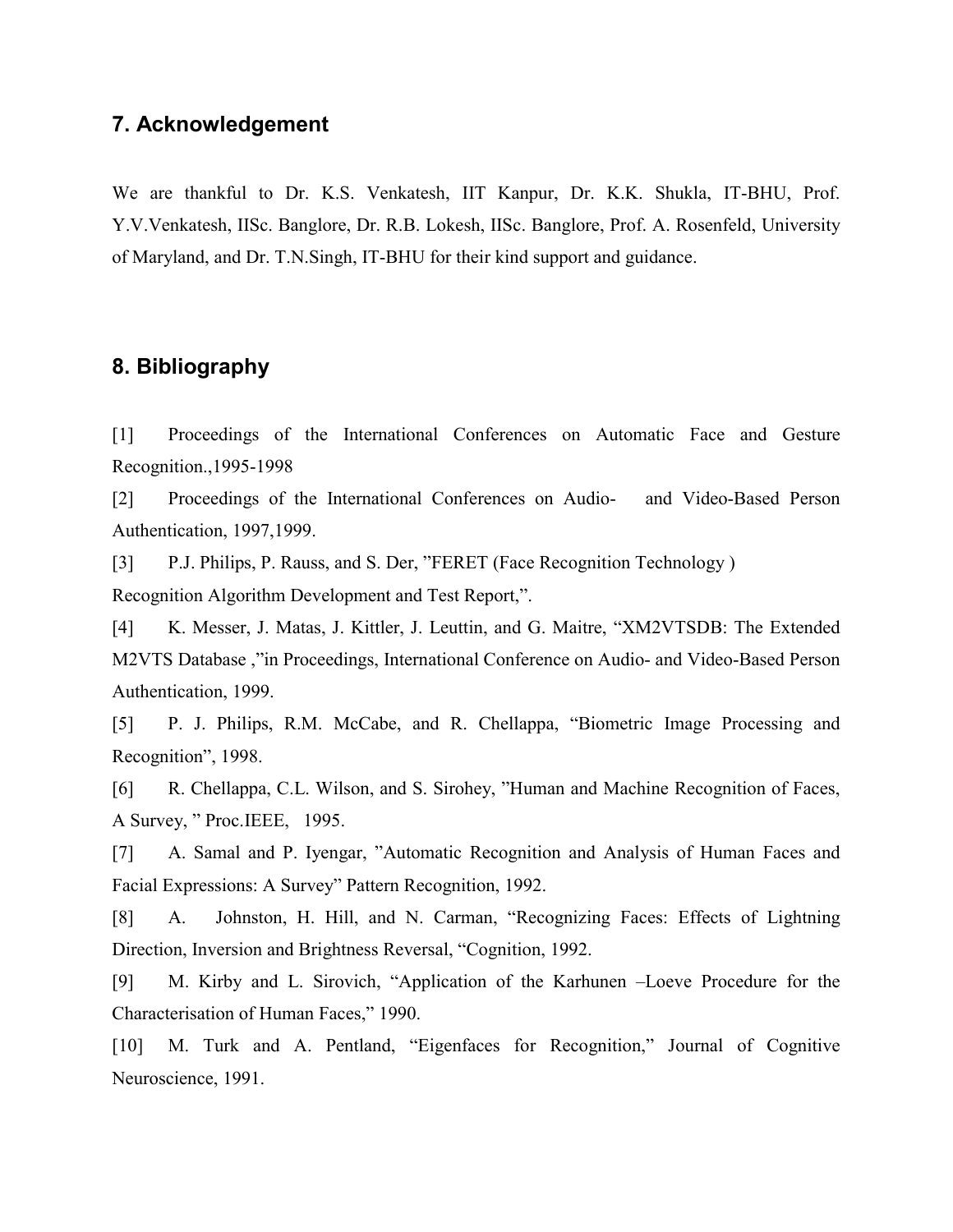[11] D. reisfeld and Y. Yeshurun, "Robust Detection of Facial Features by Generalized Symmetry," in Proceedings, International Conference on Pattern Recognition.

[12] International Journal of Computer Vision, 1998-.

[13] T. Kanade. Computer Recognition of Human Faces. Birkhauser Verlag, Stuttgart Germany, 1977.

[14] L. J. Cox, D. W. Jacobe, S. Krishnamachari and P. N. Yianillos. Experiments on featurebased face recognition. NEC Research Institute, 1994.

[15] B.S.Manjunath and R.Chellappa . A Computational model for boundary detection, in Proc. Of IEEE Computer Society Conference on Computer Vision and Pattern Recognition, pages 358-363, June, 1991.

[16] R. Brunelli and T. Poggio. Face recognition: features versus templates. IEEE Trans. On PAMI, 15(10):1042-1052, 1993.

[17] S.White. Features in Face Recognition Algorithms. Part of the Area Exam for Area II Course VI, MIT, February 1992.

[18] S.Sakamoto and J. Tajima. Face Feature analysis for human identification. Technical report, NEC Central Research Laboratory, 1994.

[19] Y. Moses, Y. Adini and S. Ullman. Face recognition: the problem of compensating for changes in illumination direction. In J. O. Eldundh, editor, Third European Conf. On Computer Vision, pages 286-296, 1994.

[20] K. Aizawa and et al., "Human Facial Motion Analysis and Synthesis with Application to Model Based Coding" in Motion Analysis and Image Sequence Processing, pp. 317-348, Boston, MA:Kluwer Academic Pub., 1993

## **List of Sites**

http://www.cfar.umd.edu http://www.mambo.ucsc.edu/psl/ http://www.cedar.buffalo.edu/publications http://www.citesar.nj.nec.com http://www.secs.chukyo-u.ac.jp/iccs http://www.staff.psy.gla.ac.uk/~mike